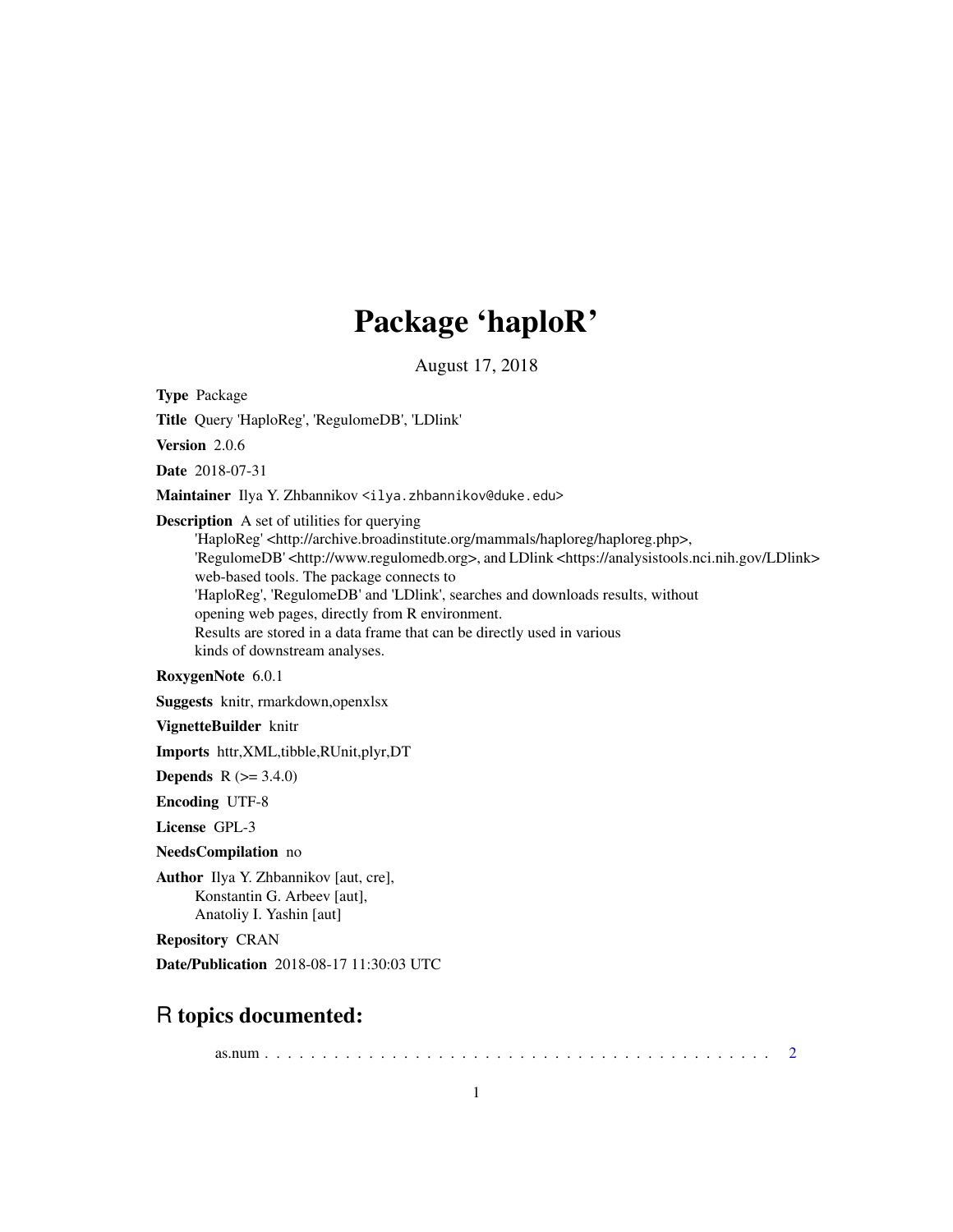#### <span id="page-1-0"></span>2 getExtendedView

| Index | - 8 |
|-------|-----|
|       |     |
|       |     |
|       |     |
|       |     |
|       |     |
|       |     |

as.num *Converts vector of strings to numeric vector*

#### Description

Converts vector of strings to numeric vector

#### Usage

as.num $(x, \text{na.strings} = "NA")$ 

#### Arguments

| x          | Input vector of strings.                    |
|------------|---------------------------------------------|
| na.strings | A string which represents NA. Default: "NA" |

#### Value

A numeric vector

#### Examples

```
library(haploR)
as.num(c("1", "2", "X"), na.strings="X")
```

| getExtendedView | This function queries HaploReg web-based tool in order to Extended |
|-----------------|--------------------------------------------------------------------|
|                 | <i>view for SNP of interest</i>                                    |

#### Description

This function queries HaploReg web-based tool in order to Extended view for SNP of interest

#### Usage

```
getExtendedView(snp, url = Haploreg.settings[["extended.view.url"]])
```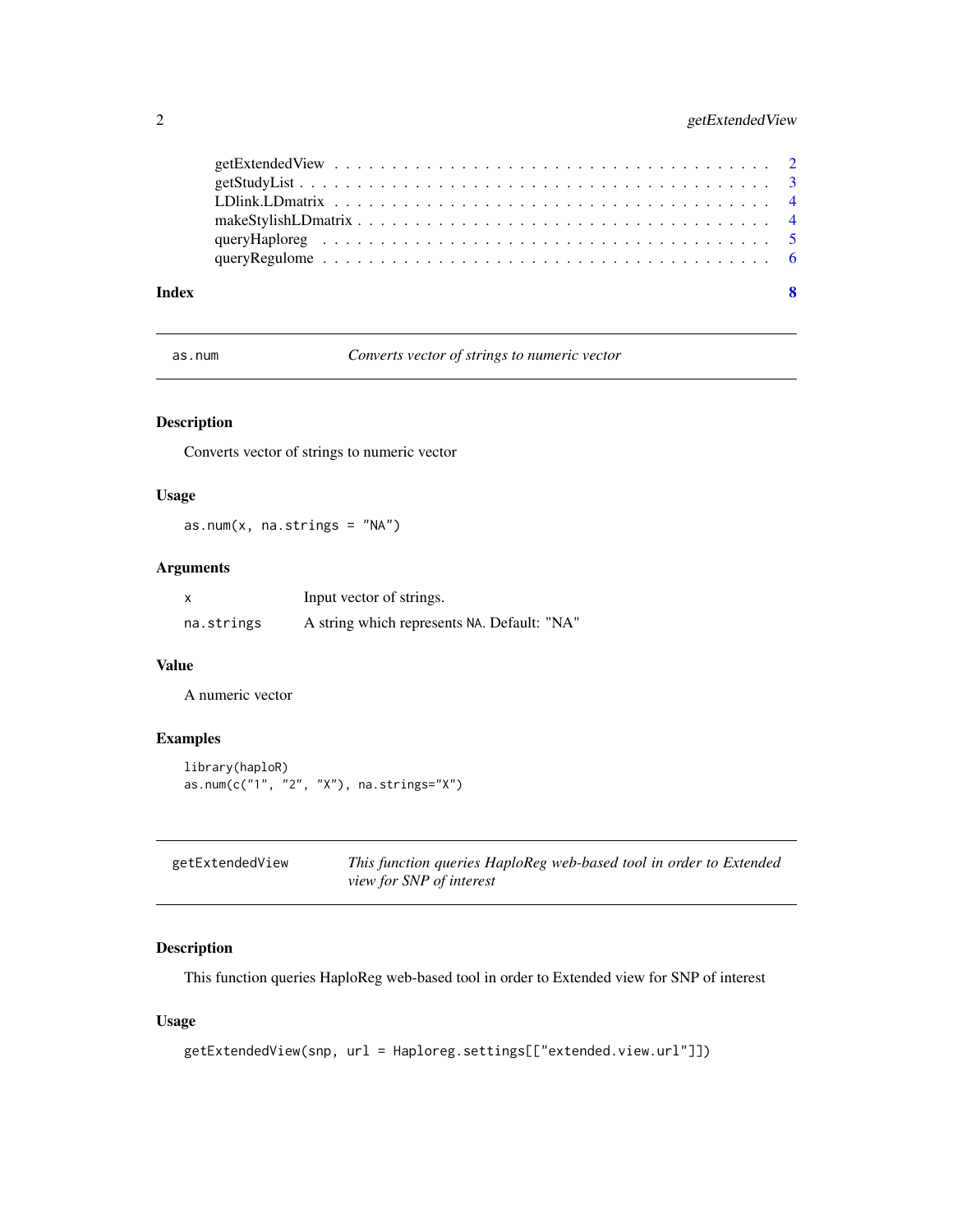#### <span id="page-2-0"></span>getStudyList 3

#### Arguments

| snp | A SNP of interest.                                                                                                                 |
|-----|------------------------------------------------------------------------------------------------------------------------------------|
| ur1 | A url to HaploReg. Default: <http: detail_v4.1.php?query="&amp;&lt;/td" haploreg="" mammals="" pubs.broadinstitute.org=""></http:> |
|     | Previously was: <"http://archive.broadinstitute.org/mammals/haploreg/detail_v4.1.php?query=&id=">                                  |

#### Value

A list of tables t1, t2, ..., etc depending on information contained in HaploReg database.

#### Examples

```
tables <- getExtendedView(snp="rs10048158")
tables
```

| getStudyList | This function queries HaploReg web-based tool in order to see a list |
|--------------|----------------------------------------------------------------------|
|              | of GWAS.                                                             |

#### Description

This function queries HaploReg web-based tool in order to see a list of GWAS.

#### Usage

getStudyList(url = Haploreg.settings[["study.url"]])

#### Arguments

url Aurl to HaploReg. Default: <http://pubs.broadinstitute.org/mammals/haploreg/haploreg.php> Previously was: <http://archive.broadinstitute.org/mammals/haploreg/haploreg.php>

#### Value

A list of studies. Each study is itself a list of two: name, id.

#### Examples

studies <- getStudyList() studies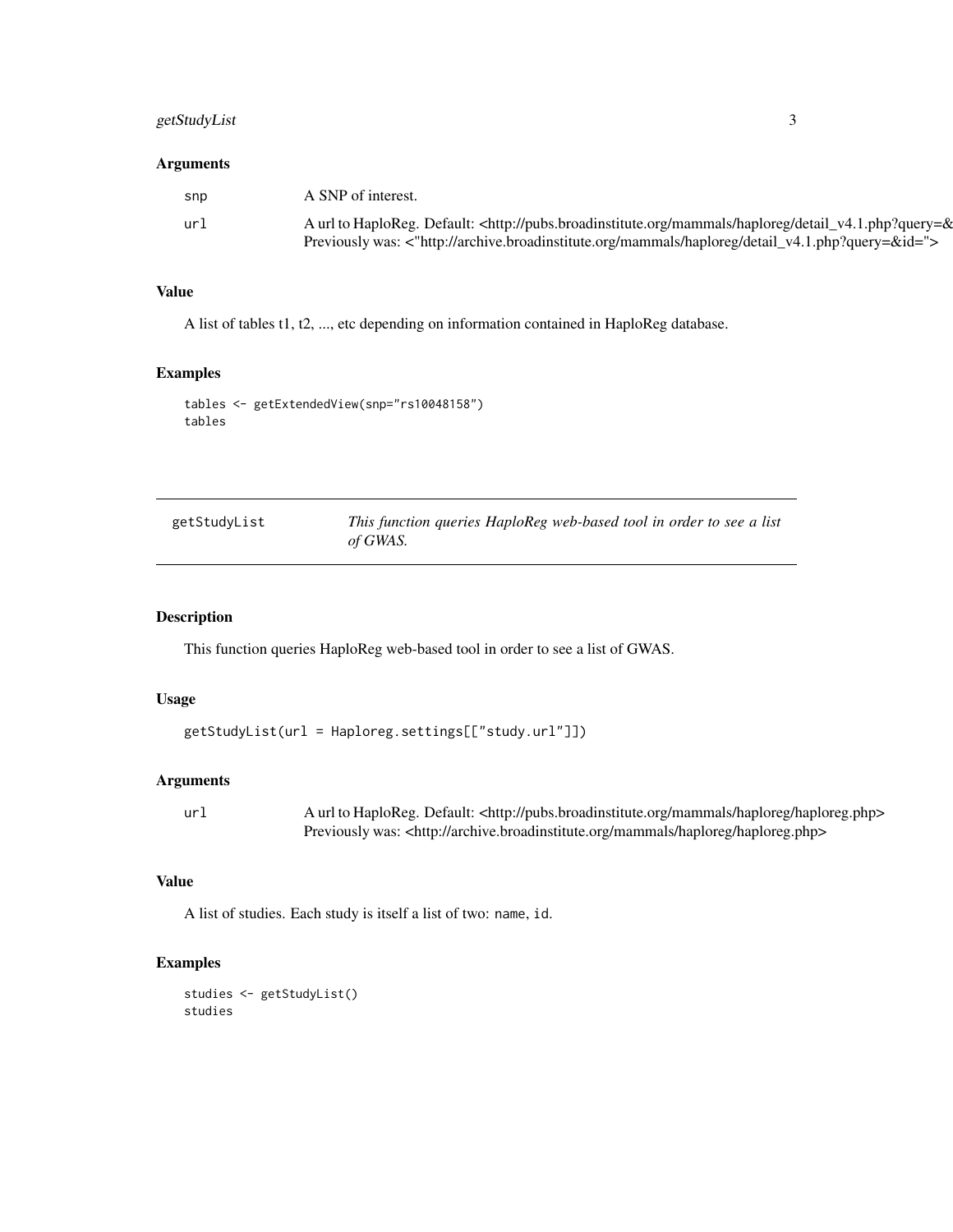<span id="page-3-0"></span>

#### Description

This function queries HaploReg web-based tool and returns results.

#### Usage

```
LDlink.LDmatrix(snps, population = "ALL")
```
#### Arguments

| snps       | A list of snps (a vector of rsIDs, or a file, one SNP per line). |
|------------|------------------------------------------------------------------|
| population | A particular genetic population. Default: ALL.                   |

#### Value

A list of three: (1) raw LD r2 matrix; (3) raw LD D-prime matrix

#### Examples

```
library(haploR)
data <- LDlink.LDmatrix(c("rs10048158","rs4791078"))
head(data)
```
makeStylishLDmatrix *This function queries HaploReg web-based tool and returns results.*

#### Description

This function queries HaploReg web-based tool and returns results.

#### Usage

```
makeStylishLDmatrix(ldmat, haploreg.url = Haploreg.settings[["base.url"]])
```
#### Arguments

| ldmat        | A LD matrix in which the first column should contain rdIDs                                                            |
|--------------|-----------------------------------------------------------------------------------------------------------------------|
| haploreg.url | URL to HaploReg project. Default: <https: haploreg="" haploreg.php="" mammals="" pubs.broadinstitute.org=""></https:> |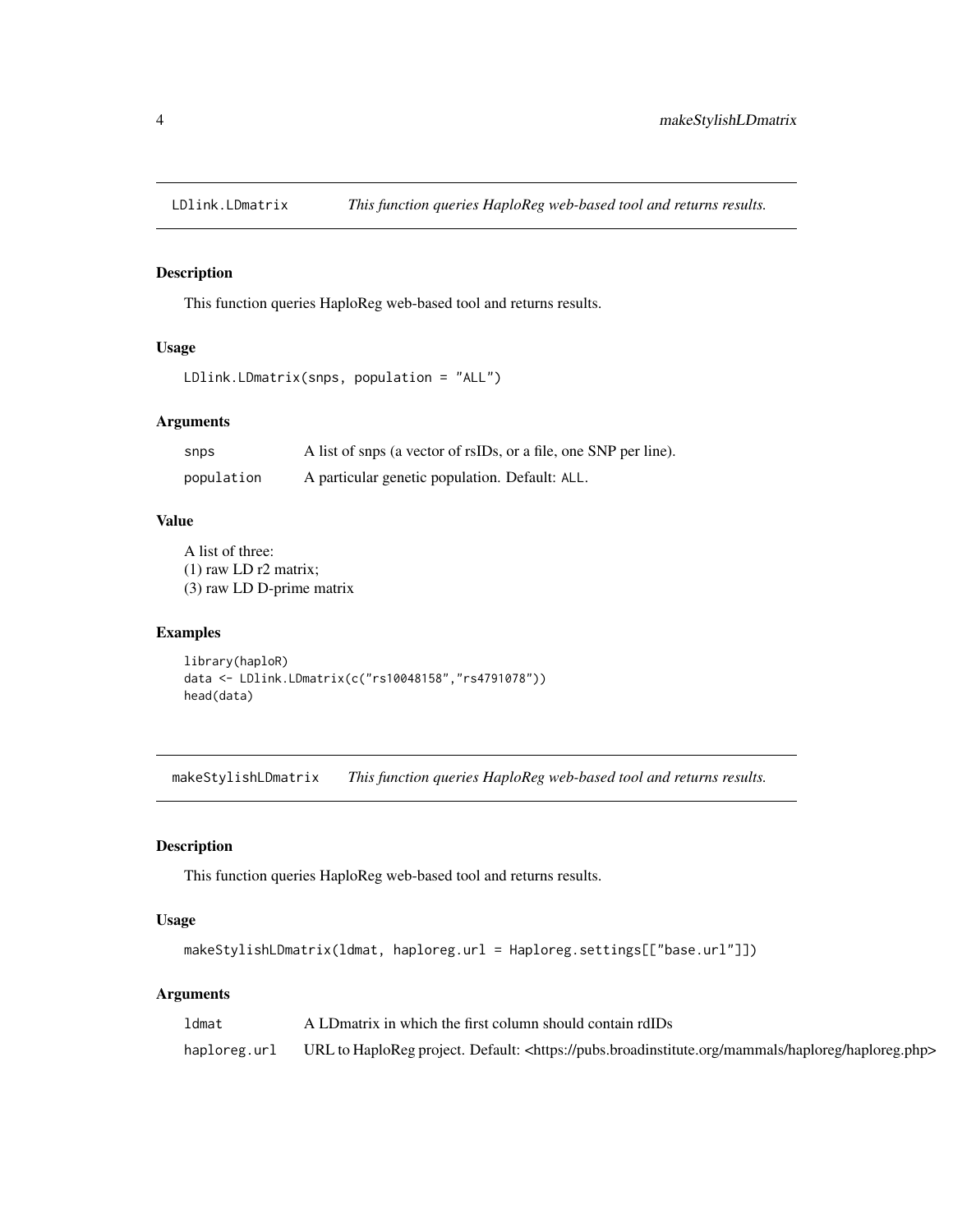#### <span id="page-4-0"></span>queryHaploreg 5

#### Value

colored (fancy) matrix with LD gradient (an object of classses datatables, htmlwidget)

#### Examples

```
library(haploR)
data <- LDlink.LDmatrix(c("rs10048158","rs4791078"))
head(data)
makeStylishLDmatrix(data$matrix.r2)
```
queryHaploreg *This function queries HaploReg web-based tool and returns results.*

#### Description

This function queries HaploReg web-based tool and returns results.

#### Usage

```
queryHaploreg(query = NULL, file = NULL, study = NULL, ldThresh = 0.8,
 ldPop = "EUR", epi = "vanilla", cons = "siphy", genetypes = "gencode",
 url = Haploreg.settings[["base.url"]], timeout = 100,
 encoding = "UTF-8", querySNP = FALSE, fields = NULL, verbose = FALSE)
```
#### Arguments

| query     | Query (a vector of rsIDs).                                                                                                                                                                                                                       |
|-----------|--------------------------------------------------------------------------------------------------------------------------------------------------------------------------------------------------------------------------------------------------|
| file      | A text file (one refSNP ID per line).                                                                                                                                                                                                            |
| study     | A particular study. See function getHaploRegStudyList(). Default: NULL.                                                                                                                                                                          |
| ldThresh  | LD threshold, r2 (select NA to only show query variants). Default: 0.8.                                                                                                                                                                          |
| ldPop     | 1000G Phase 1 population for LD calculation. Can be: "AFR", "AMR", "ASN".<br>Default: "EUR".                                                                                                                                                     |
| epi       | Source for epigenomes. Possible values: vanilla for ChromHMM (Core 15-<br>state model); imputed for ChromHMM (25-state model using 12 imputed marks);<br>methyl for H3K4me1/H3K4me3 peaks; acetyl for H3K27ac/H3K9ac peaks.<br>Default: vanilla. |
| cons      | Mammalian conservation algorithm. Possible values: gerp for GERP, siphy for<br>SiPhy-omega, both for both. Default: siphy.                                                                                                                       |
| genetypes | Show position relative to. Possible values: gencode for Gencode genes; refseq<br>for RefSeq genes; both for both. Default: gencode.                                                                                                              |
| url       | HaploReg url address. Default: <https: haploreg="" haploreg.php="" mammals="" pubs.broadinstitute.org=""><br/>Prefiously was: <http: archive.broadinstitute.org="" haploreg="" haploreg.php="" mammals=""></http:></https:>                      |
| timeout   | A timeout parameter for curl. Default: 100                                                                                                                                                                                                       |
| encoding  | sets the encoding for correct retrieval web-page content. Default: UTF-8                                                                                                                                                                         |
|           |                                                                                                                                                                                                                                                  |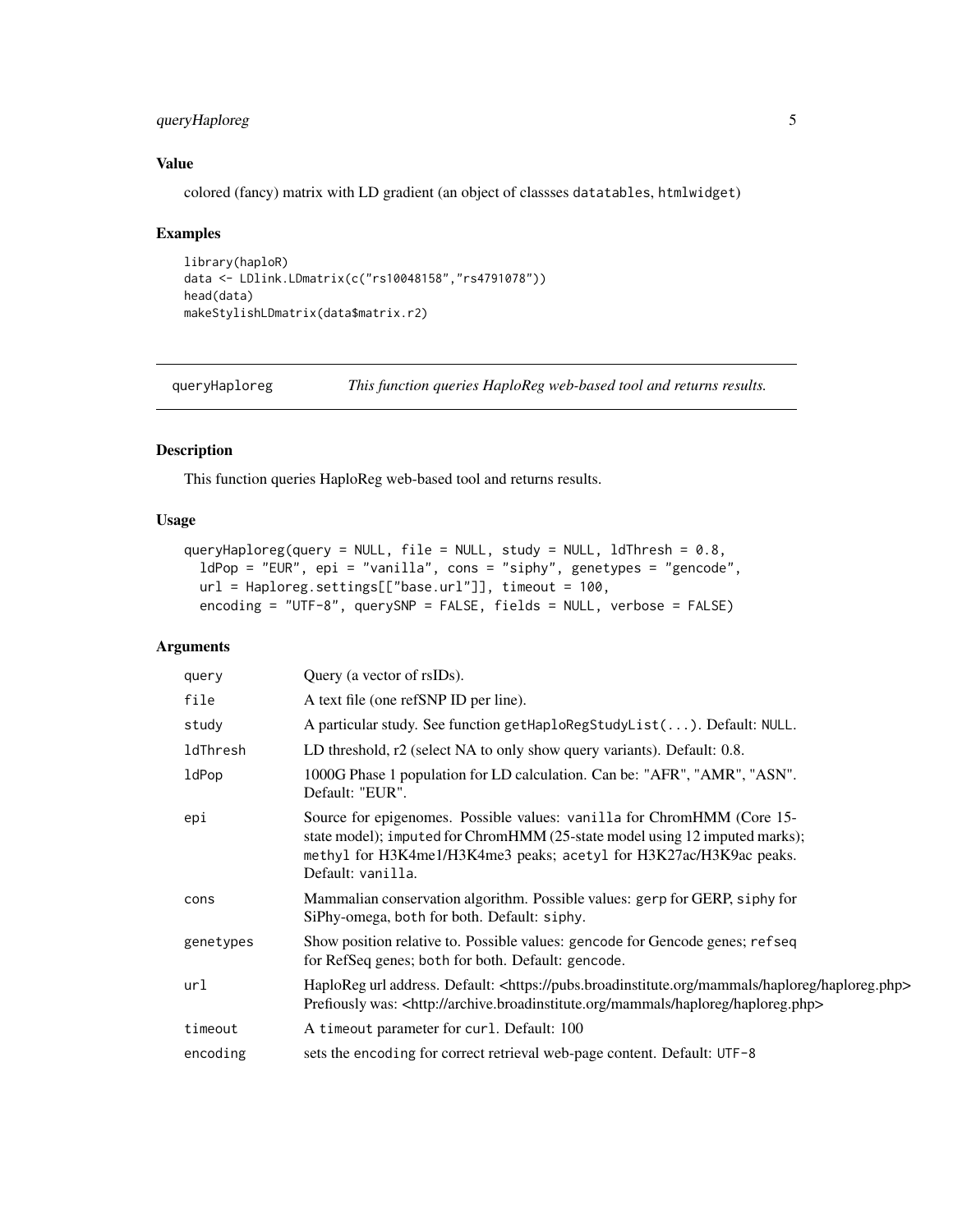<span id="page-5-0"></span>

| querySNP | A flag indicating to return query SNPs only. Default: FALSE                                      |  |
|----------|--------------------------------------------------------------------------------------------------|--|
| fields   | A set of fields to extract. Refer to the package vignette for available fields.<br>Default: All. |  |
| verbose  | Verbosing output. Default: FALSE.                                                                |  |

#### Value

A data frame (table) with results similar to HaploReg uses.

#### Examples

```
library(haploR)
data <- queryHaploreg(c("rs10048158","rs4791078"))
head(data)
```

| queryRegulome | This function queries RegulomeDB www.regulomedb.org web-based |
|---------------|---------------------------------------------------------------|
|               | tool and returns results in a data frame.                     |

#### Description

This function queries RegulomeDB <www.regulomedb.org> web-based tool and returns results in a data frame.

#### Usage

```
queryRegulome(query = NULL, format = "full",
 url = "http://www.regulomedb.org/results", timeout = 100,
 check_bad_snps = TRUE, verbose = FALSE)
```
#### Arguments

| query   | Query (a vector of rsIDs).                                                                                                                                                                                                                                                                                                                                     |  |
|---------|----------------------------------------------------------------------------------------------------------------------------------------------------------------------------------------------------------------------------------------------------------------------------------------------------------------------------------------------------------------|--|
| format  | An output format. Can be on of the following: full - plain text, bed - BED<br>(Browser Extensible Data) format, see e.g. <https: faq="" faqformat.html#format5.1="" genome.ucsc.edu="">,<br/>gff - GFF (General Feature Format), see e.g. <https: faq="" faqformat.html#format3="" genome.ucsc.edu=""><br/>Only full is currently supported.</https:></https:> |  |
| url     | Regulome url address. Default: <http: results="" www.regulomedb.org=""></http:>                                                                                                                                                                                                                                                                                |  |
| timeout | A timeout parameter for httr:: POST. Default: 100                                                                                                                                                                                                                                                                                                              |  |
|         | check_bad_snps Checks if all SNPs are annotated. Default: TRUE                                                                                                                                                                                                                                                                                                 |  |
| verbose | Verbosing output. Default: FALSE.                                                                                                                                                                                                                                                                                                                              |  |

#### Value

A list of two: (1) a data frame (table) and (2) a list of bad SNP IDs. Bad SNP ID are those IDs that were not found in 1000 Genomes Phase 1 data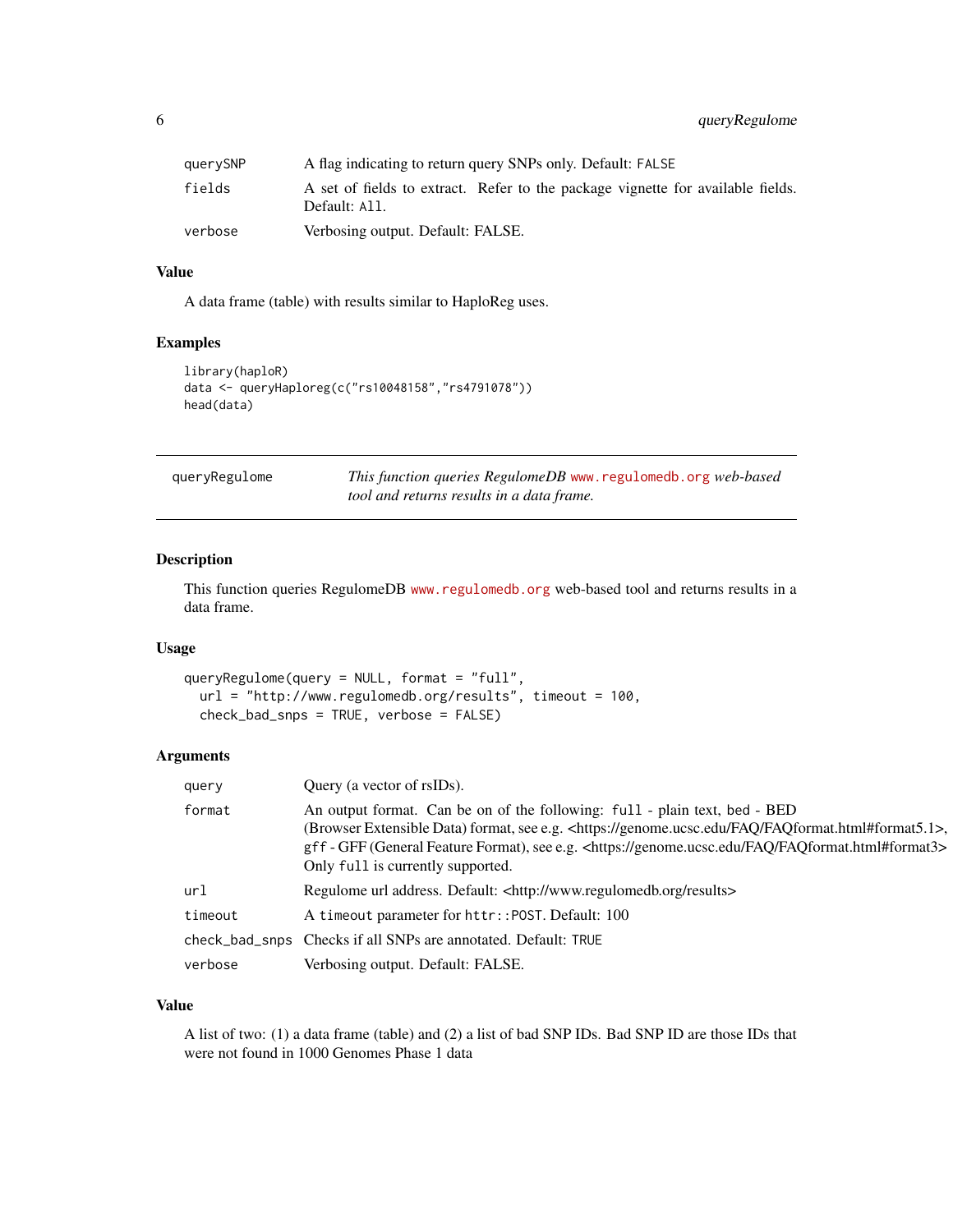#### queryRegulome 7

#### Examples

```
data <- queryRegulome(c("rs4791078","rs10048158"))
head(data[["res.table"]])
head(data[["bad.snp.id"]])
```